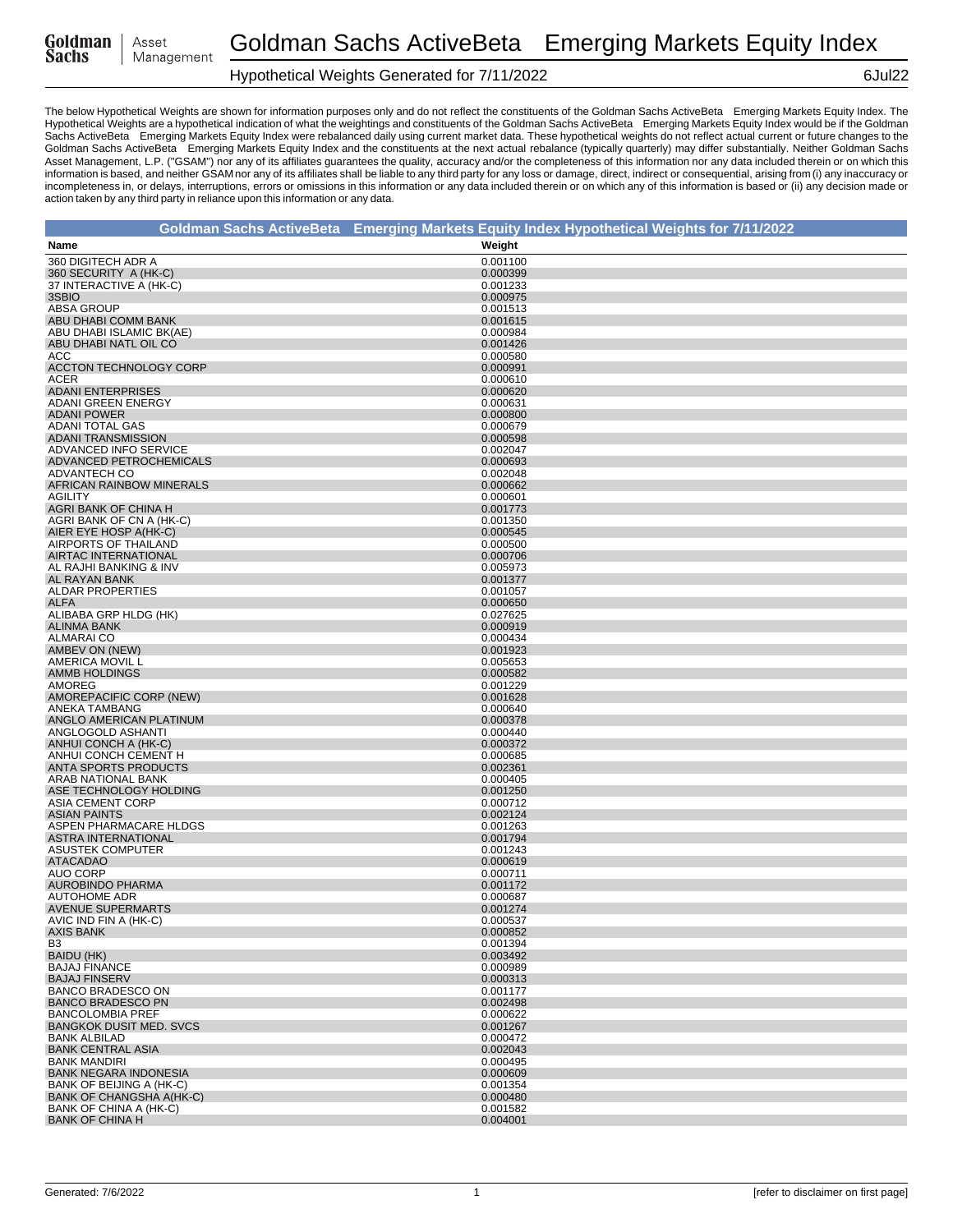| Goldman | Asset      |
|---------|------------|
| Sachs   | Management |

# Hypothetical Weights Generated for 7/11/2022 6Jul22

|                                                             | Goldman Sachs ActiveBeta® Emerging Markets Equity Index Hypothetical Weights for 7/11/2022 |
|-------------------------------------------------------------|--------------------------------------------------------------------------------------------|
| Name                                                        | Weight                                                                                     |
| BANK OF COMMU A (HK-C)                                      | 0.001579                                                                                   |
| <b>BANK OF COMMUNICATIONS H</b>                             | 0.001622                                                                                   |
| BANK OF JIANGSU A (HK-C)                                    | 0.001555                                                                                   |
| BANK OF NANJING A (HK-C)                                    | 0.001018                                                                                   |
| <b>BANK OF PHIL ISLANDS</b><br>BANK OF SHANGHAI A(HK-C)     | 0.000570<br>0.001072                                                                       |
| <b>BANK PEKAO</b>                                           | 0.000430                                                                                   |
| <b>BANK RAKYAT INDONESIA</b>                                | 0.001350                                                                                   |
| <b>BANQUE SAUDI FRANSI</b>                                  | 0.000566                                                                                   |
| BB SEGURIDADE PART ON                                       | 0.002971                                                                                   |
| BBMG CORP A (HK-C)                                          | 0.000634                                                                                   |
| <b>BEIJING ENTERPRISE WATER</b><br>BEIJING ENTERPRISES HLDG | 0.000402<br>0.002131                                                                       |
| BEIJING ORIGNWTR A(HK-C)                                    | 0.000337                                                                                   |
| BEIJING SHANGHAI A(HK-C)                                    | 0.000531                                                                                   |
| BEIJING WANTAI A (HK-C)                                     | 0.001230                                                                                   |
| BEIJING YUANLIU A (HK-C)                                    | 0.000458                                                                                   |
| <b>BERGER PAINTS INDIA</b><br><b>BGF RETAIL (NEW)</b>       | 0.000786<br>0.001559                                                                       |
| <b>BGI GENOMICS A (HK-C)</b>                                | 0.000814                                                                                   |
| BHARAT PETROLEUM CORP                                       | 0.000515                                                                                   |
| <b>BHARTI AIRTEL</b>                                        | 0.001515                                                                                   |
| <b>BID CORPORATION</b>                                      | 0.001699                                                                                   |
| <b>BIDVEST GROUP</b>                                        | 0.000587                                                                                   |
| <b>BIM BIRLESIK MAGAZALAR</b><br><b>BIOCON LTD</b>          | 0.001500<br>0.000399                                                                       |
| <b>BLOOMAGE BIOTECH A(HK-C)</b>                             | 0.000430                                                                                   |
| BOE TECH GROUP A (HK-C)                                     | 0.000936                                                                                   |
| <b>BOSIDENG INTL HLDGS</b>                                  | 0.001431                                                                                   |
| <b>BOUBYAN BANK</b>                                         | 0.000815                                                                                   |
| <b>BRASKEM PN A</b>                                         | 0.000756                                                                                   |
| <b>BRITANNIA INDUSTRIES</b><br>BUMRUNGRAD HOSPITAL PUB      | 0.002031<br>0.000500                                                                       |
| BUPA ARABIA FOR COPR INS                                    | 0.000394                                                                                   |
| BY-HEALTH CO A (HK-C)                                       | 0.000592                                                                                   |
| BYD CO A (HK-C)                                             | 0.001203                                                                                   |
| BYD CO H                                                    | 0.002490                                                                                   |
| CAITONG SEC A (HK-C)<br>CAPITEC BANK HOLDINGS               | 0.000457                                                                                   |
| CATCHER TECH CO                                             | 0.000928<br>0.001123                                                                       |
| CATHAY FINANCIAL HOLDING                                    | 0.002303                                                                                   |
| <b>CD PROJEKT</b>                                           | 0.000318                                                                                   |
| <b>CELLTRION</b>                                            | 0.000631                                                                                   |
| <b>CEMEX CPO</b>                                            | 0.001259                                                                                   |
| <b>CEMIG PN</b><br><b>CENCOSUD</b>                          | 0.000500<br>0.001124                                                                       |
| <b>CERVEZAS</b>                                             | 0.001636                                                                                   |
| CEZ CESKE ENER ZAVODY                                       | 0.001431                                                                                   |
| CGN POWER CO H                                              | 0.000990                                                                                   |
| <b>CHAILEASE HOLDING</b>                                    | 0.002353                                                                                   |
| CHANGCHUN HIGH A (HK-C)<br>CHANGJIANG SEC A (HK-C)          | 0.000473                                                                                   |
| CHAROEN POKPHAND FOODS                                      | 0.000388<br>0.000565                                                                       |
| <b>CHEIL WORLDWIDE</b>                                      | 0.001844                                                                                   |
| CHENG SHIN RUBBER IND                                       | 0.000650                                                                                   |
| CHENGXIN LITHIUM A(HK-C)                                    | 0.000601                                                                                   |
| CHINA CINDA ASSET MGMT H                                    | 0.000634                                                                                   |
| CHINA CITIC BANK H<br>CHINA COMMU SERVICES H                | 0.001324<br>0.000532                                                                       |
| CHINA CONST BK A (HK-C)                                     | 0.001167                                                                                   |
| CHINA CONSTRUCTION BK H                                     | 0.008281                                                                                   |
| CHINA DEV FINANCIAL HLDG                                    | 0.002509                                                                                   |
| CHINA EVERBRIGHT A(HK-C)                                    | 0.000401                                                                                   |
| CHINA EVERBRIGHT BANK H<br>CHINA FEIHE                      | 0.000877<br>0.001829                                                                       |
| CHINA GALAXY SEC A(HK-C)                                    | 0.000455                                                                                   |
| CHINA GALAXY SEC H                                          | 0.000658                                                                                   |
| <b>CHINA HONGQIAO GROUP</b>                                 | 0.000585                                                                                   |
| CHINA LIFE INS A (HK-C)                                     | 0.000399                                                                                   |
| CHINA LIFE INSURANCE H                                      | 0.001181                                                                                   |
| CHINA LONGYUAN POWER H<br>CHINA MEDICAL SYSTEM              | 0.000925<br>0.002092                                                                       |
| CHINA MENGNIU DAIRY CO                                      | 0.002928                                                                                   |
| CHINA MERCH BK A (HK-C)                                     | 0.001346                                                                                   |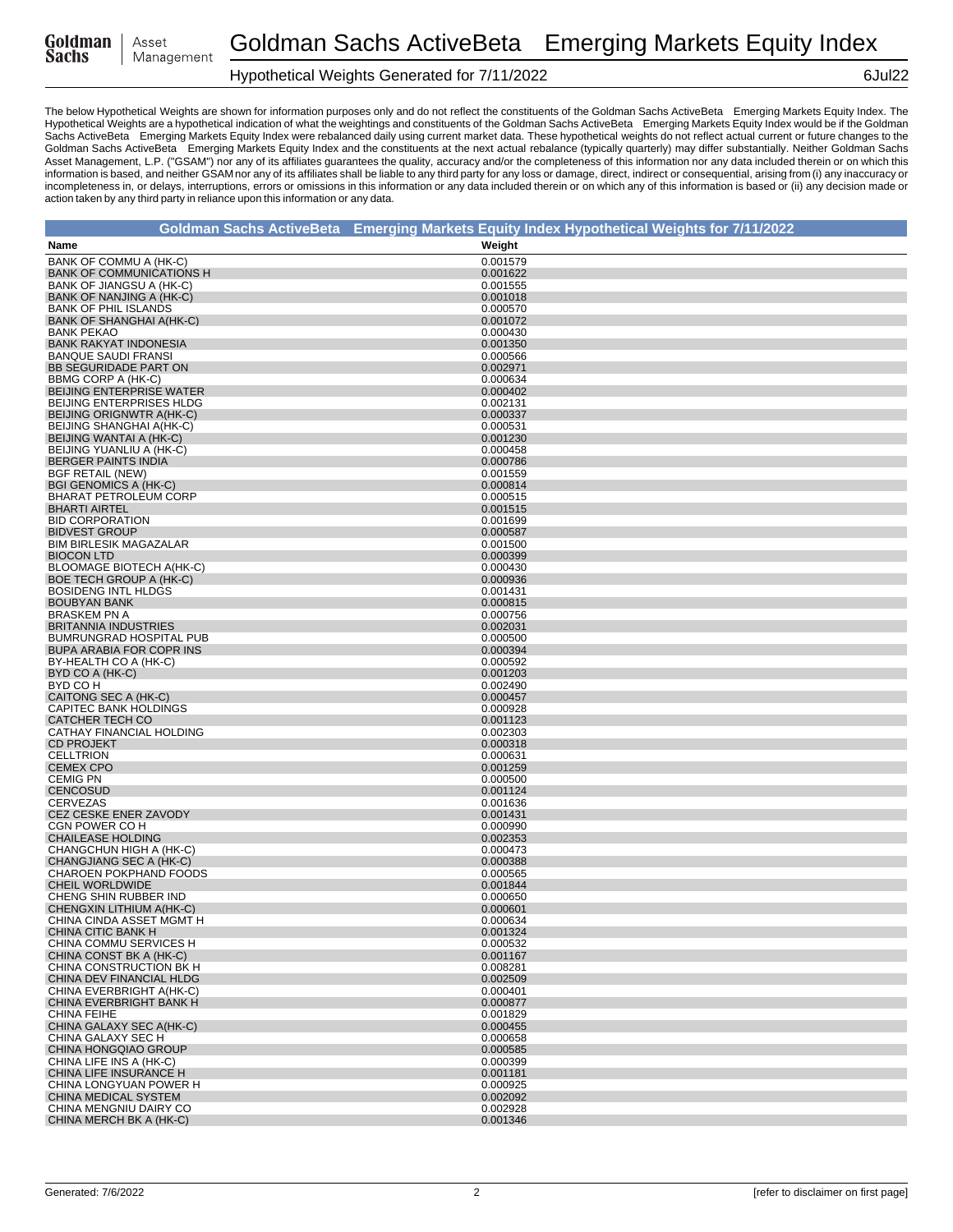| Goldman |  |
|---------|--|
| Sachs   |  |

# Hypothetical Weights Generated for 7/11/2022 6Jul22

|                                                         | Goldman Sachs ActiveBeta® Emerging Markets Equity Index Hypothetical Weights for 7/11/2022 |
|---------------------------------------------------------|--------------------------------------------------------------------------------------------|
| Name                                                    | Weight                                                                                     |
| CHINA MERCH SEC A (HK-C)                                | 0.000402                                                                                   |
| CHINA MERCH SHEK A(HK-C)                                | 0.000582                                                                                   |
| CHINA MERCHANTS BANK H                                  | 0.003749                                                                                   |
| <b>CHINA MERCHANTS PORT</b><br>CHINA MINSHENG A (HK-C)  | 0.000549<br>0.001037                                                                       |
| CHINA MINSHENG BANK H                                   | 0.001115                                                                                   |
| CHINA NATL BUILDING H                                   | 0.001086                                                                                   |
| CHINA NATL CHEM A (HK-C)                                | 0.000561                                                                                   |
| CHINA NATL NUCL A (HK-C)<br>CHINA NORTHERN A (HK-C)     | 0.000700<br>0.000321                                                                       |
| CHINA OVERSEAS LAND &INV                                | 0.000950                                                                                   |
| CHINA PACIFIC A (HK-C)                                  | 0.000400                                                                                   |
| CHINA PACIFIC INS GRP H                                 | 0.000460                                                                                   |
| CHINA PETRO & CH A(HK-C)<br>CHINA PETRO & CHEM H        | 0.001177<br>0.001430                                                                       |
| <b>CHINA POWER INTL</b>                                 | 0.001072                                                                                   |
| CHINA RAIL GRP A (HK-C)                                 | 0.000598                                                                                   |
| CHINA RAIL SIGNA A(HK-C)                                | 0.000420                                                                                   |
| CHINA RAILWAY GROUP H                                   | 0.000629                                                                                   |
| CHINA RES SANJIU A(HK-C)<br><b>CHINA RESOURCES BEER</b> | 0.001241<br>0.001326                                                                       |
| <b>CHINA RESOURCES CEMENT</b>                           | 0.000351                                                                                   |
| CHINA RESOURCES GAS GRP                                 | 0.000420                                                                                   |
| CHINA RESOURCES LAND                                    | 0.000666                                                                                   |
| CHINA RESOURCES POWER<br>CHINA SHENHUA A (HK-C)         | 0.000869<br>0.000892                                                                       |
| CHINA SHENHUA ENERGY H                                  | 0.002354                                                                                   |
| CHINA STATE CON A (HK-C)                                | 0.000844                                                                                   |
| CHINA STATE CONSTRUCTION                                | 0.000400                                                                                   |
| CHINA STEEL CORP COMMON                                 | 0.001912                                                                                   |
| CHINA SUNTIEN GREEN H<br>CHINA TOURISM A (HK-C)         | 0.000393<br>0.001114                                                                       |
| CHINA TOWER CORP H                                      | 0.001628                                                                                   |
| CHINA TRAD CHINESE MED                                  | 0.001055                                                                                   |
| CHINA UTD NETWK A (HK-C)                                | 0.000977                                                                                   |
| CHINA YANGTZE A (HK-C)                                  | 0.001324                                                                                   |
| CHINA ZHESHANG A (HK-C)<br>CHONGQING BREW A (HK-C)      | 0.001062<br>0.001429                                                                       |
| CHONGQING RURAL A (HK-C)                                | 0.000443                                                                                   |
| CHONGQING ZHIFEI A(HK-C)                                | 0.000918                                                                                   |
| CHUNGHWA TELECOM CO                                     | 0.001854                                                                                   |
| <b>CIA SUD AMERICANA</b><br><b>CIMB GROUP HOLDINGS</b>  | 0.000500<br>0.000967                                                                       |
| <b>CIPLA</b>                                            | 0.002136                                                                                   |
| <b>CITIC</b>                                            | 0.001231                                                                                   |
| CITIC SECURITIES A(HK-C)                                | 0.000483                                                                                   |
| CITIC SECURITIES CO H                                   | 0.000508                                                                                   |
| CJ CHEILJEDANG CORP<br><b>CJ CORP</b>                   | 0.001125<br>0.000425                                                                       |
| CJ ENM CO                                               | 0.000935                                                                                   |
| CJ LOGISTICS CORP                                       | 0.000845                                                                                   |
| <b>CLICKS GROUP</b>                                     | 0.001659                                                                                   |
| <b>COAL INDIA</b><br><b>COLGATE-PALMOLIVE INDIA</b>     | 0.000400<br>0.001896                                                                       |
| <b>COMMERCIAL BANK OF QATAR</b>                         | 0.001017                                                                                   |
| <b>COMMERCIAL INTL BANK</b>                             | 0.001827                                                                                   |
| COMPAL ELECTRONICS                                      | 0.001137                                                                                   |
| COSCO SHIP HLDG A (HK-C)                                | 0.000604                                                                                   |
| COSCO SHIPPING HLDGS H<br><b>COUNTRY GARDEN HLDGS</b>   | 0.000743<br>0.000625                                                                       |
| <b>COWAY</b>                                            | 0.001543                                                                                   |
| CP ALL PCL                                              | 0.001549                                                                                   |
| CPFL ENERGIA ON                                         | 0.000550                                                                                   |
| CRRC CORP A (HK-C)<br><b>CRRC CORP H</b>                | 0.000406<br>0.000398                                                                       |
| CSN SIDERURGICA NATL ON                                 | 0.000845                                                                                   |
| <b>CSPC PHARMACEUTICAL GRP</b>                          | 0.002477                                                                                   |
| CTBC FINANCIAL HOLDING                                  | 0.002375                                                                                   |
| DAAN GENE CO A (HK-C)                                   | 0.000685                                                                                   |
| <b>DABUR INDIA</b><br>DALI FOODS GROUP CO               | 0.001176<br>0.000755                                                                       |
| DAQIN RAILWAY A (HK-C)                                  | 0.000447                                                                                   |
| DAQO NEW ENERGY CORP ADR                                | 0.000781                                                                                   |
| DAR AL ARKAN REAL ESTATE                                | 0.000418                                                                                   |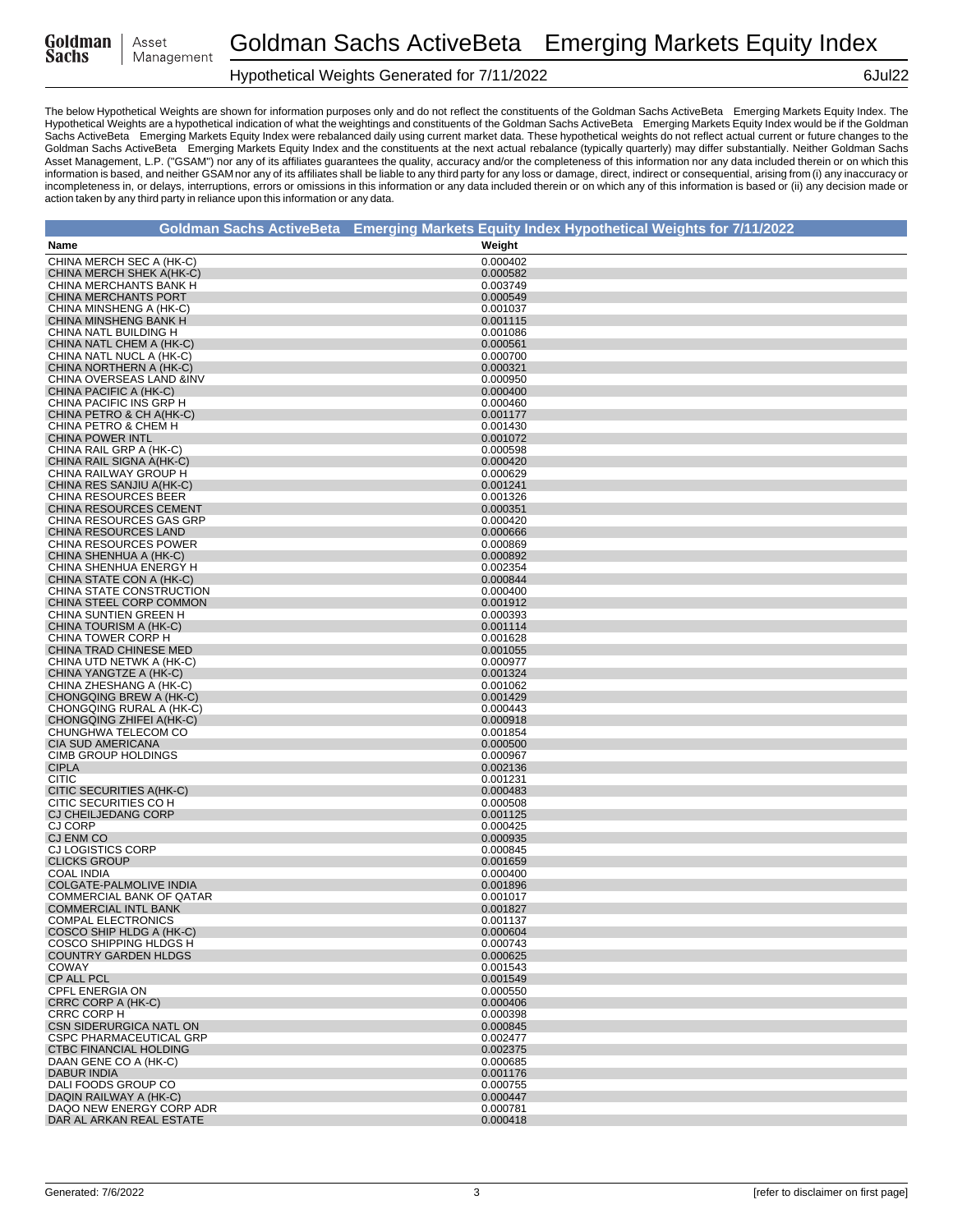| Goldman |  |
|---------|--|
| Sachs   |  |

# Hypothetical Weights Generated for 7/11/2022 6Jul22

|                                                           | Goldman Sachs ActiveBeta® Emerging Markets Equity Index Hypothetical Weights for 7/11/2022 |
|-----------------------------------------------------------|--------------------------------------------------------------------------------------------|
| Name                                                      | Weight                                                                                     |
| <b>DB INSURANCE CO</b>                                    | 0.000471                                                                                   |
| <b>DELTA ELECTRONICS</b>                                  | 0.002023                                                                                   |
| <b>DELTA ELECTRONICS THAI</b>                             | 0.000496                                                                                   |
| DHC SOFTWARE CO A (HK-C)                                  | 0.000433                                                                                   |
| DIGI.COM<br><b>DINO POLSKA</b>                            | 0.000923                                                                                   |
| <b>DISCOVERY HOLDINGS</b>                                 | 0.002326<br>0.000241                                                                       |
| <b>DIVI'S LABORATORIES</b>                                | 0.001697                                                                                   |
| DONG E E JIAO A (HK-C)                                    | 0.000653                                                                                   |
| DONGFENG MOTOR GROUP H                                    | 0.000689                                                                                   |
| DONGXING SEC CO A (HK-C)                                  | 0.000454                                                                                   |
| <b>DONGYUE</b><br>DOOSAN BOBCAT                           | 0.000375<br>0.000223                                                                       |
| <b>DOOSAN ENERBILITY</b>                                  | 0.000449                                                                                   |
| DR REDDY'S LABORATORIES                                   | 0.001925                                                                                   |
| <b>DUBAI ISLAMIC BANK</b>                                 | 0.001494                                                                                   |
| E INK HOLDINGS                                            | 0.000500                                                                                   |
| <b>E.SUN FINANCIAL HOLDINGS</b><br><b>EASTERN COMPANY</b> | 0.001215                                                                                   |
| <b>ECOPETROL</b>                                          | 0.001510<br>0.000513                                                                       |
| <b>ECOPROBM</b>                                           | 0.001034                                                                                   |
| ECOVACS ROBOTIC A (HK-C)                                  | 0.001239                                                                                   |
| ELECTRICITY GENERATING                                    | 0.000879                                                                                   |
| <b>EMAAR PROPERTIES</b>                                   | 0.001420                                                                                   |
| <b>EMART CO</b><br><b>EMEMORY TECHNOLOGY</b>              | 0.000530<br>0.000726                                                                       |
| <b>EMIRATES NBD BANK</b>                                  | 0.001768                                                                                   |
| <b>EMIRATES TELECOM CORP</b>                              | 0.002665                                                                                   |
| <b>EMPRESAS CMPC</b>                                      | 0.000429                                                                                   |
| <b>EMPRESAS COPEC</b>                                     | 0.000663                                                                                   |
| <b>ENEL AMERICAS</b>                                      | 0.000617                                                                                   |
| <b>ENERGISA UNIT</b>                                      | 0.000794                                                                                   |
| <b>ENERGY ABSOLUTE</b><br><b>ENGIE BRASIL ON</b>          | 0.000500<br>0.000947                                                                       |
| <b>ENN ENERGY HOLDINGS</b>                                | 0.001051                                                                                   |
| EQUATORIAL ENERGIA ON                                     | 0.001000                                                                                   |
| EREGLI DEMIR CELIK FABRI                                  | 0.000821                                                                                   |
| ETIHAD ETISALAT CO                                        | 0.001952                                                                                   |
| <b>EUROBANK HOLDINGS</b><br><b>EVERGREEN MARINE CORP</b>  | 0.000460<br>0.002803                                                                       |
| F&F (NEW)                                                 | 0.000841                                                                                   |
| <b>FAR EAST HORIZON</b>                                   | 0.000415                                                                                   |
| FAR EASTERN NEW CENTURY                                   | 0.000659                                                                                   |
| FAR EASTONE TELECOM. CO                                   | 0.000450                                                                                   |
| FAW JIEFANG GRP A (HK-C)                                  | 0.000743                                                                                   |
| <b>FEMSA UNIT UBD</b><br>FENG TAY ENTERPRISE CO           | 0.002338<br>0.001561                                                                       |
| FIBERHOME TELECO A(HK-C)                                  | 0.000374                                                                                   |
| FIRST ABU DHABI BANK                                      | 0.002292                                                                                   |
| FIRST FINANCIAL HLDG CO                                   | 0.000928                                                                                   |
| <b>FIRSTRAND</b>                                          | 0.002205                                                                                   |
| FOCUS MEDIA A (HK-C)<br>FORMOSA PLASTIC CORP              | 0.000611<br>0.001166                                                                       |
| FOSUN INTL(CN)                                            | 0.000317                                                                                   |
| FOUNDER SEC A (HK-C)                                      | 0.000443                                                                                   |
| FOXCONN INDL A (HK-C)                                     | 0.000400                                                                                   |
| FUBON FINANCIAL HOLDING                                   | 0.002805                                                                                   |
| FUYAO GROUP A (HK-C)                                      | 0.000418                                                                                   |
| G BITS NETWORK A (HK-C)<br><b>GAIL INDIA</b>              | 0.000700<br>0.000449                                                                       |
| <b>GANFENG LITHIUM CO H</b>                               | 0.000421                                                                                   |
| GD POWER DEV CO A (HK-C)                                  | 0.000778                                                                                   |
| <b>GEELY AUTOMOBILE HLDGS</b>                             | 0.000825                                                                                   |
| <b>GENSCRIPT BIOTECH</b>                                  | 0.000439                                                                                   |
| <b>GERDAU PN</b><br>GF SECURITIES A (HK-C)                | 0.000437<br>0.000348                                                                       |
| GIANT NETWORK A (HK-C)                                    | 0.000326                                                                                   |
| <b>GLOBAL POWER SYNERGY</b>                               | 0.000475                                                                                   |
| <b>GLOBALWAFERS</b>                                       | 0.000475                                                                                   |
| <b>GLOBE TELECOM</b>                                      | 0.000779                                                                                   |
| <b>GOLD FIELDS</b>                                        | 0.001472                                                                                   |
| <b>GRASIM INDUSTRIES</b><br><b>GREAT WALL MOTOR H</b>     | 0.000799<br>0.000279                                                                       |
| GREE ELECT APPL A (HK-C)                                  | 0.000407                                                                                   |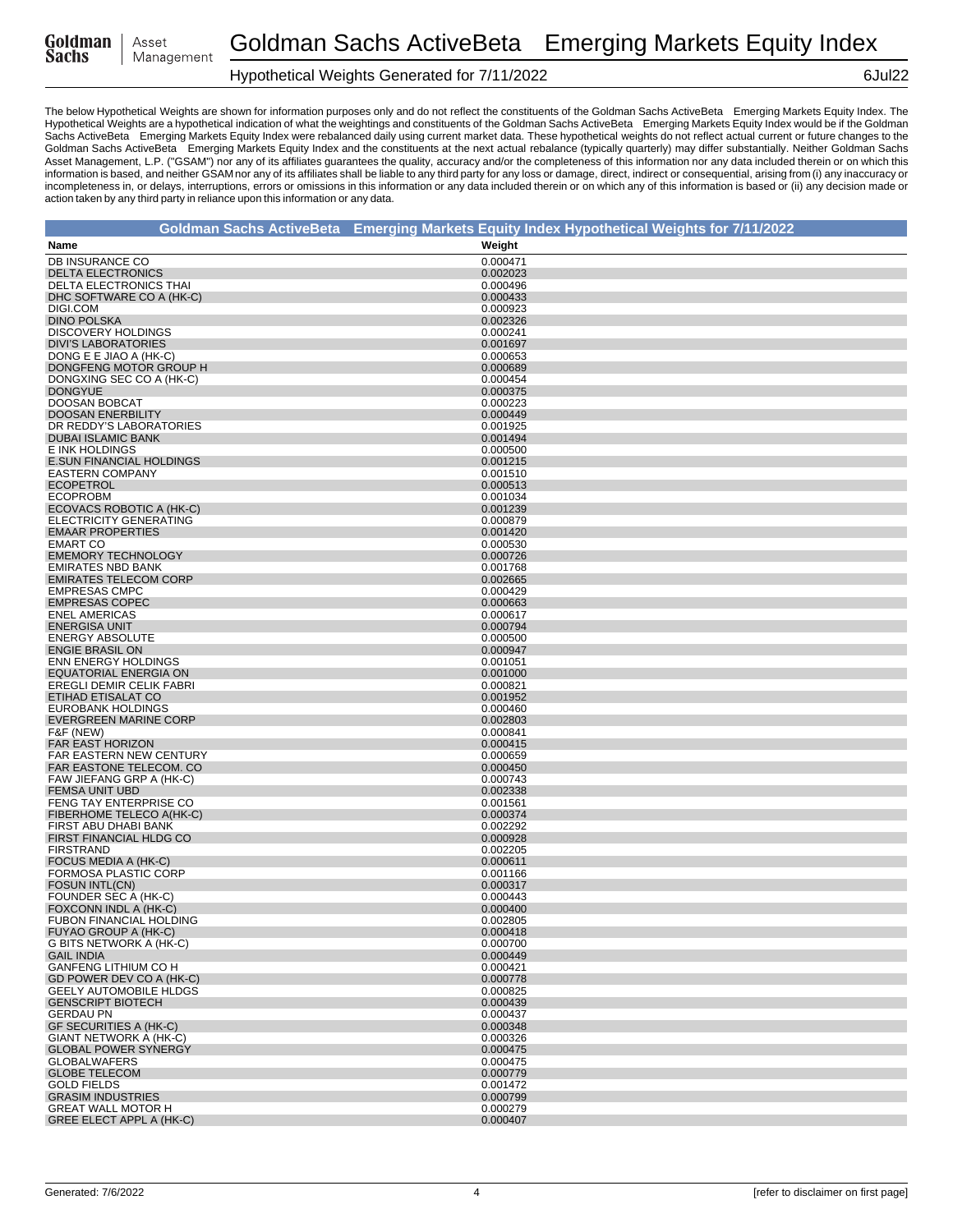| Goldman | Asset      |
|---------|------------|
| Sachs   | Management |

# Hypothetical Weights Generated for 7/11/2022 6Jul22

|                                                               | Goldman Sachs ActiveBeta® Emerging Markets Equity Index Hypothetical Weights for 7/11/2022 |
|---------------------------------------------------------------|--------------------------------------------------------------------------------------------|
| Name                                                          | Weight                                                                                     |
| <b>GRUMA B</b>                                                | 0.002201                                                                                   |
| <b>GRUPO BIMBO A</b>                                          | 0.003835                                                                                   |
| <b>GRUPO FIN BANORTE O</b>                                    | 0.001919                                                                                   |
| <b>GRUPO MEXICO B</b>                                         | 0.002086                                                                                   |
| <b>GS ENGINEERING &amp; CONSTR</b><br><b>GS HOLDINGS CORP</b> | 0.000397<br>0.001499                                                                       |
| <b>GUANGDONG INVESTMENT</b>                                   | 0.000396                                                                                   |
| <b>GUANGDONG KINLO A (HK-C)</b>                               | 0.000594                                                                                   |
| <b>GUANGHUI ENER A (HK-C)</b>                                 | 0.000400                                                                                   |
| GUANGZHOU BAIYU A (HK-C)                                      | 0.001161                                                                                   |
| GUANGZHOU HAIGE A (HK-C)                                      | 0.000404<br>0.001098                                                                       |
| <b>GUANGZHOU KING A (HK-C)</b><br>GUANGZHOU TINCI A (HK-C)    | 0.000824                                                                                   |
| <b>GUDANG GARAM</b>                                           | 0.000482                                                                                   |
| GULF ENERGY DEVELOPMENT                                       | 0.000591                                                                                   |
| GUOSEN SEC CO A (HK-C)                                        | 0.000385                                                                                   |
| GUOTAI JUNAN SE A (HK-C)                                      | 0.000445                                                                                   |
| GUOYUAN SEC CO A (HK-C)<br>HAIDILAO INTL HOLDING              | 0.000381<br>0.001387                                                                       |
| HAIER SMART HOME A(HK-C)                                      | 0.000526                                                                                   |
| HAIER SMART HOME CO H                                         | 0.001705                                                                                   |
| <b>HAITIAN INTL HLDGS</b>                                     | 0.000367                                                                                   |
| HAITONG SEC A (HK-C)                                          | 0.000431                                                                                   |
| <b>HAITONG SECURITIES CO H</b>                                | 0.000384<br>0.001715                                                                       |
| HANA FINANCIAL HOLDINGS<br>HANGZHOU ROBAM A (HK-C)            | 0.000414                                                                                   |
| <b>HANKOOK TIRE &amp; TECH</b>                                | 0.001034                                                                                   |
| <b>HANSOH PHARMACEUTICAL</b>                                  | 0.000290                                                                                   |
| <b>HANWHA SOLUTIONS</b>                                       | 0.000424                                                                                   |
| <b>HARTALEGA HOLDINGS</b>                                     | 0.000636                                                                                   |
| <b>HAVELLS INDIA</b><br><b>HCL TECHNOLOGIES</b>               | 0.001619<br>0.003684                                                                       |
| HDFC LIFE INSURANCE CO                                        | 0.000794                                                                                   |
| <b>HEILONGJIANG AGR A(HK-C)</b>                               | 0.000498                                                                                   |
| HENGAN INTL GROUP CO                                          | 0.000384                                                                                   |
| HENGYI PETROCHEM A(HK-C)                                      | 0.000400                                                                                   |
| HESTEEL CO A (HK-C)                                           | 0.000518                                                                                   |
| <b>HINDALCO INDUSTRIES</b><br><b>HINDUSTAN UNILEVER</b>       | 0.000963<br>0.002313                                                                       |
| HITHINK ROYAL A (HK-C)                                        | 0.000746                                                                                   |
| HMM                                                           | 0.000344                                                                                   |
| HON HAI PRECISION IND CO                                      | 0.004387                                                                                   |
| HONG LEONG BANK                                               | 0.000431                                                                                   |
| HOSHINE SILICON A (HK-C)<br>HOTEL SHILLA CO                   | 0.000463<br>0.001695                                                                       |
| <b>HOUSING DEV FINANCE CORP</b>                               | 0.004589                                                                                   |
| HUA NAN FINANCIAL HLDGS                                       | 0.000691                                                                                   |
| HUADIAN POWER A (HK-C)                                        | 0.000654                                                                                   |
| HUADONG MEDICINE A(HK-C)                                      | 0.000880<br>0.000434                                                                       |
| HUATAI SEC CO A (HK-C)<br>HUATAI SECURITIES CO H              | 0.000508                                                                                   |
| HUAXI SECURITIES A(HK-C)                                      | 0.000382                                                                                   |
| HUAXIA BANK A (HK-C)                                          | 0.001128                                                                                   |
| HUAYU AUTO SYS A (HK-C)                                       | 0.000615                                                                                   |
| HUBEI XINGFA A (HK-C)                                         | 0.000705                                                                                   |
| HYUNDAI ENGR. & CONSTR.<br><b>HYUNDAI MOBIS</b>               | 0.000634<br>0.001321                                                                       |
| <b>HYUNDAI MOTOR CO</b>                                       | 0.001281                                                                                   |
| <b>HYUNDAI MOTOR CO PREF</b>                                  | 0.000424                                                                                   |
| <b>HYUNDAI MOTOR CO PREF 2</b>                                | 0.000446                                                                                   |
| <b>HYUNDAI STEEL CO</b>                                       | 0.000567                                                                                   |
| ICBC A (HK-C)<br>ICBC H                                       | 0.001438<br>0.003781                                                                       |
| <b>ICICI BANK</b>                                             | 0.003822                                                                                   |
| <b>ICICI LOMBARD GENL INS</b>                                 | 0.000715                                                                                   |
| <b>ICTSI INTL CONTAINER</b>                                   | 0.000561                                                                                   |
| <b>IMPALA PLATINUM HOLDINGS</b>                               | 0.002200                                                                                   |
| <b>INDIAN OIL CORP</b><br><b>INDOFOOD CBP SUKSES</b>          | 0.001739<br>0.001427                                                                       |
| <b>INDOFOOD SUKSES MAKMUR</b>                                 | 0.001495                                                                                   |
| <b>INDORAMA VENTURES</b>                                      | 0.000450                                                                                   |
| INDUSTRIAL BANK A (HK-C)                                      | 0.001343                                                                                   |
| INDUSTRIAL BANK OF KOREA                                      | 0.001273                                                                                   |
| <b>INDUSTRIES QATAR</b>                                       | 0.000441                                                                                   |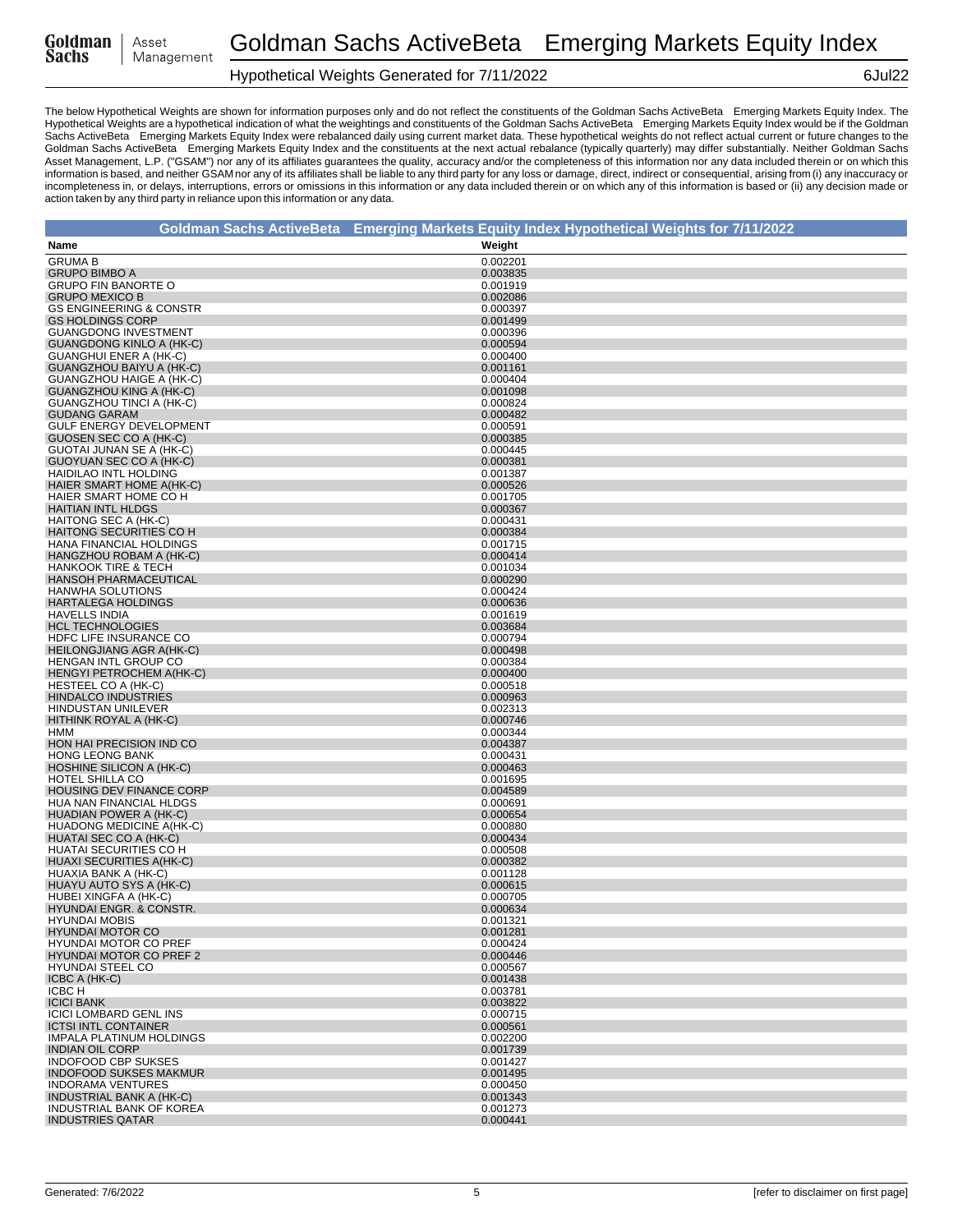| Goldman |  |
|---------|--|
| Sachs   |  |

#### Hypothetical Weights Generated for 7/11/2022 6Jul22

|                                                            | Goldman Sachs ActiveBeta® Emerging Markets Equity Index Hypothetical Weights for 7/11/2022 |
|------------------------------------------------------------|--------------------------------------------------------------------------------------------|
| Name                                                       | Weight                                                                                     |
| <b>INFOSYS</b>                                             | 0.009656                                                                                   |
| INNER MONGOL YIL A(HK-C)                                   | 0.000619                                                                                   |
| INNER MONGOL YUA A(HK-C)                                   | 0.000758                                                                                   |
| <b>INNOLUX CORP</b>                                        | 0.000732                                                                                   |
| INTCO MEDICAL A (HK-C)<br><b>INTOUCH HOLDINGS</b>          | 0.000459<br>0.000571                                                                       |
| <b>INVENTEC CO</b>                                         | 0.000732                                                                                   |
| <b>IOI CORP</b>                                            | 0.000490                                                                                   |
| <b>ITAU UNIBANCO PN</b>                                    | 0.002584                                                                                   |
| <b>ITAUSA PN</b>                                           | 0.001144                                                                                   |
| <b>ITC</b>                                                 | 0.001775                                                                                   |
| JAFRON BIOMED A (HK-C)<br><b>JARIR MARKETING CO</b>        | 0.000792<br>0.000414                                                                       |
| <b>JBS ON</b>                                              | 0.003018                                                                                   |
| JD.COM (HK)                                                | 0.007030                                                                                   |
| JIANGSU EXPRESSWAY CO H                                    | 0.000431                                                                                   |
| JIANGSU HENGRUI A (HK-C)                                   | 0.001651                                                                                   |
| <b>JINDAL STEEL &amp; POWER</b><br>JINKE PPTY GRP A (HK-C) | 0.000964<br>0.000412                                                                       |
| <b>JIUGUI LIQUOR A (HK-C)</b>                              | 0.000718                                                                                   |
| <b>JIUMAOJIU INTL HLDGS</b>                                | 0.000868                                                                                   |
| <b>JMT NETWORK SERVICES</b>                                | 0.000532                                                                                   |
| JOINCARE PHARMA A (HK-C)                                   | 0.000463                                                                                   |
| JOINTOWN PHARMA A (HK-C)                                   | 0.000622<br>0.000527                                                                       |
| <b>JOYY INC ADR</b><br><b>JSW STEEL</b>                    | 0.000397                                                                                   |
| <b>JUBILANT FOODWORKS</b>                                  | 0.001089                                                                                   |
| <b>KAKAO CORP</b>                                          | 0.001142                                                                                   |
| <b>KAKAOBANK CORP</b>                                      | 0.000502                                                                                   |
| <b>KALBE FARMA</b>                                         | 0.001418                                                                                   |
| <b>KANGWON LAND</b><br><b>KB FINANCIAL GROUP</b>           | 0.000825<br>0.002019                                                                       |
| KEPCO KOREA ELECT. POWER                                   | 0.000848                                                                                   |
| KGHM POLSKA MIEDZ                                          | 0.000534                                                                                   |
| <b>KIA CORP</b>                                            | 0.003097                                                                                   |
| KINGBOARD HOLDINGS (CN)                                    | 0.001454                                                                                   |
| <b>KLABIN UNIT</b><br>KNGBRD LAMNTS HLDG (CN)              | 0.000572<br>0.000320                                                                       |
| <b>KOC HOLDING</b>                                         | 0.001066                                                                                   |
| <b>KOMERCNI BANKA</b>                                      | 0.000557                                                                                   |
| KOREA AEROSPACE IND                                        | 0.000668                                                                                   |
| KOREA INVESTMENT HLDG                                      | 0.000308                                                                                   |
| KOREA SHIPBUILDING<br><b>KOREA ZINC</b>                    | 0.000437<br>0.000853                                                                       |
| KOREAN AIR CO                                              | 0.000509                                                                                   |
| KOTAK MAHINDRA BANK                                        | 0.000360                                                                                   |
| <b>KRUNG THAI BANK</b>                                     | 0.000537                                                                                   |
| <b>KRUNGTHAI CARD</b>                                      | 0.000662                                                                                   |
| KT&G CORP(KOREA TOBACCO)<br>KUAISHOU TECHNOLOGY B          | 0.001343<br>0.001349                                                                       |
| KUMBA IRON ORE                                             | 0.001715                                                                                   |
| KUMHO PETRO CHEMICAL CO                                    | 0.000712                                                                                   |
| <b>KUNLUN ENERGY</b>                                       | 0.000949                                                                                   |
| <b>KUWAIT FINANCE HOUSE</b>                                | 0.002962                                                                                   |
| KWEICHOW MOUTAI A (HK-C)<br>L&F CO                         | 0.003184                                                                                   |
| <b>LARGAN PRECISION CO</b>                                 | 0.000717<br>0.000594                                                                       |
| <b>LARSEN &amp; TOUBRO</b>                                 | 0.001489                                                                                   |
| LARSEN AND TOUBRO INFO                                     | 0.001897                                                                                   |
| <b>LENOVO GROUP</b>                                        | 0.002235                                                                                   |
| LG CHEM<br>LG DISPLAY CO                                   | 0.000854<br>0.000686                                                                       |
| LG ELECTRONICS (NEW)                                       | 0.002469                                                                                   |
| LG H&H                                                     | 0.001658                                                                                   |
| LG H&H PREF                                                | 0.001296                                                                                   |
| LG INNOTEK CO                                              | 0.000732                                                                                   |
| LG UPLUS<br>LI AUTO A ADR                                  | 0.001892                                                                                   |
| LI NING CO                                                 | 0.000400<br>0.003555                                                                       |
| LIAONING PORT CO A(HK-C)                                   | 0.000421                                                                                   |
| LITE-ON TECHNOLOGY CORP                                    | 0.001385                                                                                   |
| LOJAS RENNER ON                                            | 0.000630                                                                                   |
| LONGFOR GROUP HOLDINGS                                     | 0.001061                                                                                   |
| LOTTE CHEMICAL CORP                                        | 0.000377                                                                                   |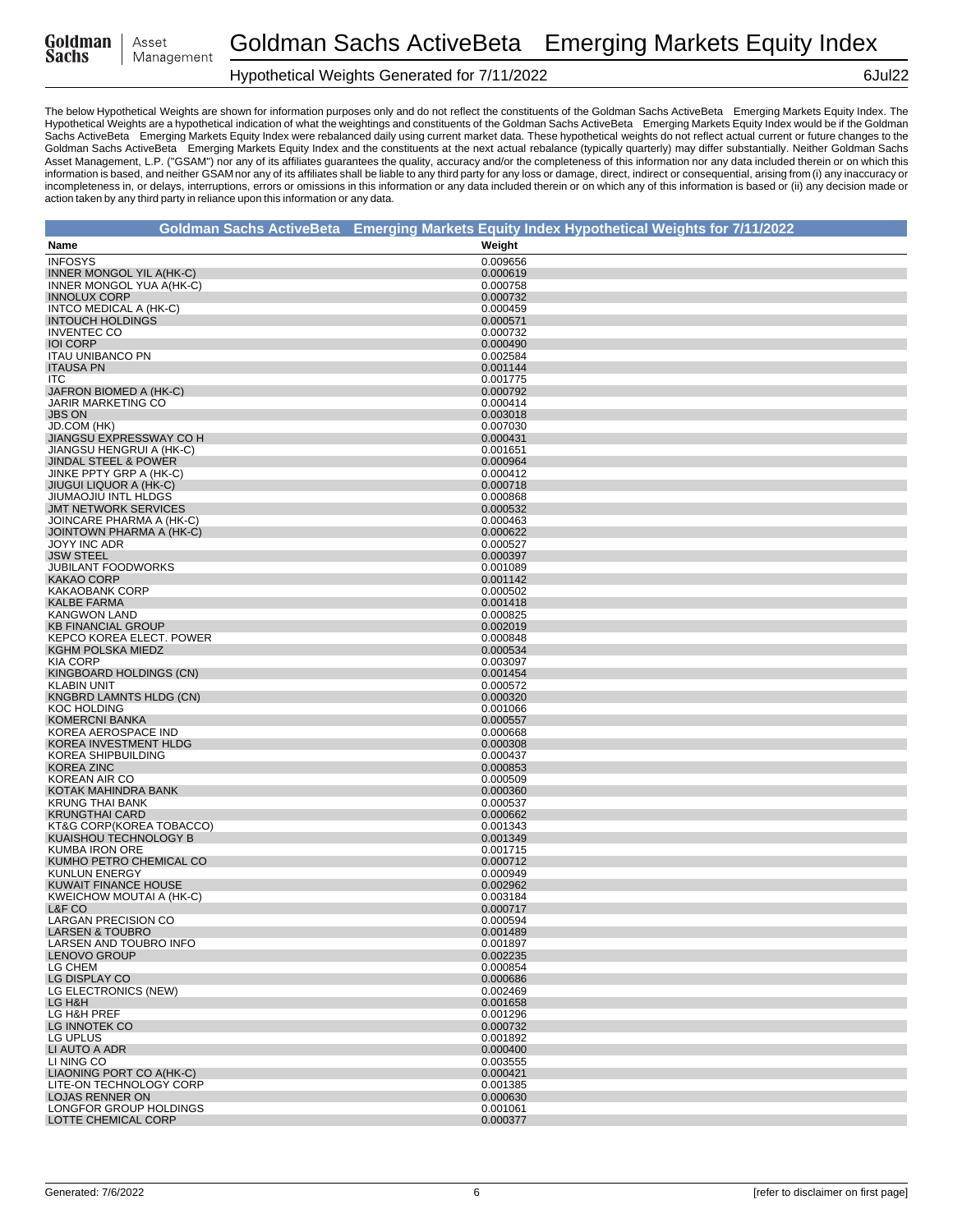| Goldman |  |
|---------|--|
| Sachs   |  |

# Hypothetical Weights Generated for 7/11/2022 6Jul22

|                                                           |                      | Goldman Sachs ActiveBeta® Emerging Markets Equity Index Hypothetical Weights for 7/11/2022 |
|-----------------------------------------------------------|----------------------|--------------------------------------------------------------------------------------------|
| Name                                                      | Weight               |                                                                                            |
| LOTTE SHOPPING CO                                         | 0.001358             |                                                                                            |
| <b>LPP</b>                                                | 0.001118             |                                                                                            |
| <b>LUPIN</b>                                              | 0.001046             |                                                                                            |
| LUZHOU LAOJIAO A (HK-C)                                   | 0.000614             |                                                                                            |
| <b>MAHINDRA &amp; MAHINDRA</b>                            | 0.001940             |                                                                                            |
| <b>MALAYAN BANKING</b><br>MANILA ELECTRIC CO B            | 0.001338<br>0.001058 |                                                                                            |
| <b>MARICO</b>                                             | 0.002068             |                                                                                            |
| <b>MEDIATEK INC</b>                                       | 0.004980             |                                                                                            |
| <b>MEGA FINANCIAL HOLDING</b>                             | 0.001522             |                                                                                            |
| <b>MEITUAN B</b>                                          | 0.010099             |                                                                                            |
| MERDEKA COPPER GOLD<br>MERITZ FINANCIAL HOLDING           | 0.000768<br>0.000550 |                                                                                            |
| <b>MERITZ FIRE &amp; MARINE INS</b>                       | 0.000972             |                                                                                            |
| MERITZ SECURITIES CO                                      | 0.001501             |                                                                                            |
| <b>METALLURGICAL A (HK-C)</b>                             | 0.000638             |                                                                                            |
| MICRO-STAR INTERNATIONAL                                  | 0.001399             |                                                                                            |
| <b>MINDTREE</b>                                           | 0.001128             |                                                                                            |
| <b>MOBILE TELECOM (SAUDI)</b><br>MOL MAGYAR OLAJ GAZIPARI | 0.000574<br>0.000764 |                                                                                            |
| <b>MPHASIS</b>                                            | 0.000696             |                                                                                            |
| <b>MR DIY GROUP</b>                                       | 0.000394             |                                                                                            |
| <b>MTN GROUP</b>                                          | 0.002363             |                                                                                            |
| MUANGTHAI CAPITAL PUBLIC                                  | 0.000723             |                                                                                            |
| MULTICHOICE GROUP<br><b>MUTHOOT FINANCE</b>               | 0.002532<br>0.000826 |                                                                                            |
| NAN YA PLASTIC                                            | 0.001261             |                                                                                            |
| NAN YA PRINTED CIRCUIT                                    | 0.000450             |                                                                                            |
| NANYA TECHNOLOGY                                          | 0.000890             |                                                                                            |
| NATIONAL BANK OF KUWAIT                                   | 0.003197             |                                                                                            |
| NATURA & CO HOLDINGS                                      | 0.000462             |                                                                                            |
| <b>NAVER</b><br><b>NCSOFT CORP</b>                        | 0.001665<br>0.001159 |                                                                                            |
| <b>NEDBANK GROUP</b>                                      | 0.001849             |                                                                                            |
| <b>NEPI ROCKCASTLE</b>                                    | 0.000664             |                                                                                            |
| <b>NESTLE (MALAYSIA)</b>                                  | 0.002470             |                                                                                            |
| <b>NESTLE INDIA</b>                                       | 0.002228             |                                                                                            |
| <b>NETEASE</b><br>NEW CHINA LIFE A (HK-C)                 | 0.003980<br>0.000394 |                                                                                            |
| NEW CHINA LIFE INS H                                      | 0.000505             |                                                                                            |
| NEW ORIENTAL EDUCATION                                    | 0.000900             |                                                                                            |
| NH INVESTMENT & SEC                                       | 0.000680             |                                                                                            |
| NIEN MADE ENTERPRISE CO                                   | 0.001257             |                                                                                            |
| NONGFU SPRING CO H<br>NORTH IND GRP A (HK-C)              | 0.001702<br>0.000507 |                                                                                            |
| NORTHEAST SEC A (HK-C)                                    | 0.000394             |                                                                                            |
| NOVATEK MICROELECTRS                                      | 0.002113             |                                                                                            |
| <b>NTPC</b>                                               | 0.001196             |                                                                                            |
| OFFSHORE OIL A (HK-C)                                     | 0.000478             |                                                                                            |
| OIL & NATURAL GAS CORP<br>OLD MUTUAL (NEW)                | 0.000970<br>0.000434 |                                                                                            |
| <b>OOREDOO</b>                                            | 0.001559             |                                                                                            |
| OPAP                                                      | 0.000520             |                                                                                            |
| <b>ORIENT OVERSEAS (CN)</b>                               | 0.000961             |                                                                                            |
| ORION CORP (NEW)                                          | 0.001679             |                                                                                            |
| OTE HELLENIC TELECOM<br>OTP BANK                          | 0.003155<br>0.000359 |                                                                                            |
| <b>PAGE INDUSTRIES</b>                                    | 0.002626             |                                                                                            |
| PARADE TECHNOLOGIES                                       | 0.000411             |                                                                                            |
| <b>PEARLABYSS</b>                                         | 0.000451             |                                                                                            |
| <b>PEGATRON</b>                                           | 0.001066             |                                                                                            |
| PEOPLE'S INS A (HK-C)<br>PEOPLE'S INSURANCE CO H          | 0.000415<br>0.000464 |                                                                                            |
| PEPKOR HOLDINGS                                           | 0.000377             |                                                                                            |
| PETROBRAS ON                                              | 0.003075             |                                                                                            |
| PETROBRAS PN                                              | 0.003631             |                                                                                            |
| PETROCHINA CO A (HK-C)                                    | 0.002305             |                                                                                            |
| PETROCHINA CO H                                           | 0.002286             |                                                                                            |
| PETRONAS CHEMICALS GROUP<br>PETRONAS GAS                  | 0.000715<br>0.000650 |                                                                                            |
| PI INDUSTRIES                                             | 0.000320             |                                                                                            |
| PICC PPTY & CASUALTY H                                    | 0.002089             |                                                                                            |
| PIDILITE INDUSTRIES                                       | 0.001808             |                                                                                            |
| PINDUODUO ADR A                                           | 0.002758             |                                                                                            |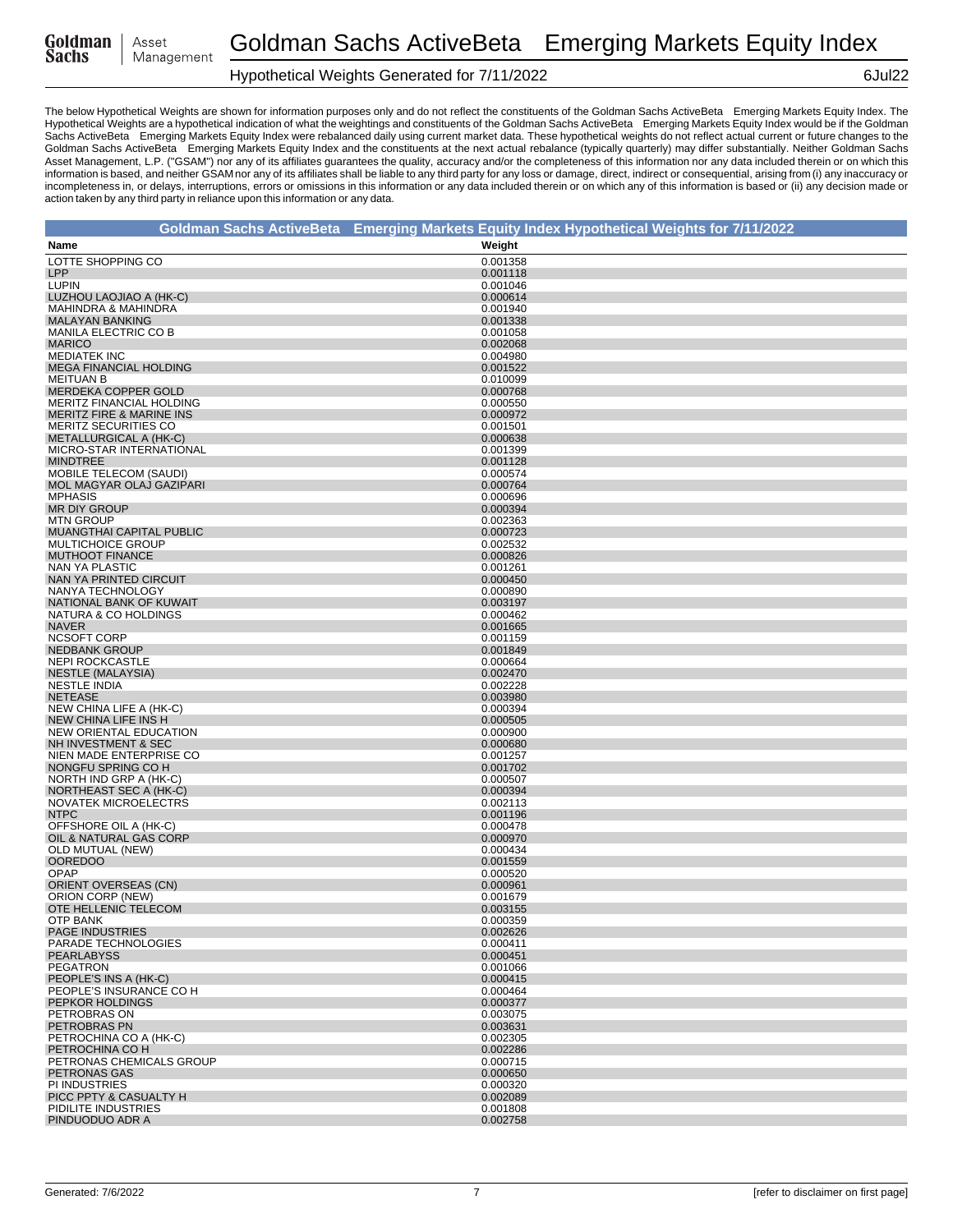| Goldman |  |
|---------|--|
| Sachs   |  |

# Hypothetical Weights Generated for 7/11/2022 6Jul22

|                                                         | Goldman Sachs ActiveBeta® Emerging Markets Equity Index Hypothetical Weights for 7/11/2022 |
|---------------------------------------------------------|--------------------------------------------------------------------------------------------|
| Name                                                    | Weight                                                                                     |
| PING AN INS A (HK-C)                                    | 0.000903                                                                                   |
| PING AN INSURANCE H                                     | 0.004370                                                                                   |
| PKO BANK POLSKI                                         | 0.000632                                                                                   |
| <b>PLDT</b>                                             | 0.000820                                                                                   |
| POLSKA GRUPA ENER<br>POSCO HOLDINGS                     | 0.000989<br>0.002131                                                                       |
| POSTAL SAVINGS A (HK-C)                                 | 0.001176                                                                                   |
| POSTAL SAVINGS BANK H                                   | 0.001372                                                                                   |
| POU CHEN CORP                                           | 0.001355                                                                                   |
| POWER CONSTR A (HK-C)                                   | 0.001012                                                                                   |
| POWER GRID CORP OF INDIA<br>POWSZECHNY ZAKLAD UBEZP     | 0.001893                                                                                   |
| PRESIDENT CHAIN STORE                                   | 0.001267<br>0.003444                                                                       |
| PRESS METAL ALUMINIUM                                   | 0.000494                                                                                   |
| PRICE GROUP (MR)                                        | 0.001582                                                                                   |
| PROYA COSMETICS A (HK-C)                                | 0.000630                                                                                   |
| PTT                                                     | 0.000985                                                                                   |
| PTT EXPLORATION & PROD<br>PTT GLOBAL CHEMICAL           | 0.000700<br>0.000469                                                                       |
| <b>PUBLIC BANK</b>                                      | 0.001036                                                                                   |
| <b>QATAR INTL ISLAMIC</b>                               | 0.001857                                                                                   |
| <b>QATAR ISLAMIC BANK</b>                               | 0.002338                                                                                   |
| <b>QATAR NATIONAL BANK</b>                              | 0.004126                                                                                   |
| QINGDAO RURAL A (HK-C)<br><b>QUANTA COMPUTER</b>        | 0.000414<br>0.000974                                                                       |
| <b>RABIGH REFINING &amp; PETRO</b>                      | 0.000752                                                                                   |
| RAIA DROGASIL ON                                        | 0.002093                                                                                   |
| RATCH GROUP PUBLIC CO                                   | 0.000576                                                                                   |
| <b>REALTEK SEMICONDUCTOR</b>                            | 0.002314                                                                                   |
| <b>REINET INVESTMENTS</b><br><b>RELIANCE INDUSTRIES</b> | 0.000776<br>0.009029                                                                       |
| <b>REMGRO</b>                                           | 0.000773                                                                                   |
| <b>RHB BANK</b>                                         | 0.000507                                                                                   |
| <b>RICHTER GEDEON</b>                                   | 0.000301                                                                                   |
| RIYAD BANK                                              | 0.001032                                                                                   |
| S1 CORPORATION                                          | 0.001335                                                                                   |
| SABIC AGRI-NUTRIENTS<br>SAHARA INTL PETROCHEM           | 0.001143<br>0.002827                                                                       |
| SAIC MOTOR CORP A (HK-C)                                | 0.000552                                                                                   |
| <b>SAMSUNG BIOLOGICS</b>                                | 0.000761                                                                                   |
| SAMSUNG C&T CORPORATION                                 | 0.001409                                                                                   |
| SAMSUNG ELECTRO-MECH. CO                                | 0.001447                                                                                   |
| SAMSUNG ELECTRONICS CO<br>SAMSUNG ELECTRONICS PREF      | 0.028784<br>0.004681                                                                       |
| SAMSUNG ENGINEERING CO                                  | 0.000450                                                                                   |
| SAMSUNG FIRE & MARINE                                   | 0.001653                                                                                   |
| SAMSUNG HEAVY INDUSTRIES                                | 0.000595                                                                                   |
| SAMSUNG SDI CO                                          | 0.001292                                                                                   |
| SAMSUNG SDS CO<br>SAMSUNG SECURITIES CO                 | 0.001191<br>0.001267                                                                       |
| SANGFOR TECH A(HK-C)                                    | 0.000528                                                                                   |
| <b>SANLAM</b>                                           | 0.000875                                                                                   |
| SASOL                                                   | 0.000942                                                                                   |
| SAUDI ARABIAN MINING CO                                 | 0.001027                                                                                   |
| <b>SAUDI ARAMCO</b><br>SAUDI BASIC IND CORP             | 0.004282<br>0.002821                                                                       |
| SAUDI BRITISH BANK                                      | 0.000668                                                                                   |
| SAUDI ELECTRICITY CO                                    | 0.001680                                                                                   |
| SAUDI INDL INV GROUP                                    | 0.000438                                                                                   |
| SAUDI INVESTMENT BANK<br>SAUDI KAYAN PETROCHEM          | 0.000500<br>0.001284                                                                       |
| SAUDI NATIONAL BANK                                     | 0.005049                                                                                   |
| SAUDI TELECOM CO                                        | 0.002341                                                                                   |
| <b>SAVOLA</b>                                           | 0.001068                                                                                   |
| SBI LIFE INSURANCE CO                                   | 0.001387                                                                                   |
| <b>SD BIOSENSOR</b>                                     | 0.000743                                                                                   |
| SDIC POWER HLDGS A(HK-C)<br>SEALAND SEC A (HK-C)        | 0.000343<br>0.000430                                                                       |
| <b>SEAZEN GROUP</b>                                     | 0.000487                                                                                   |
| <b>SEEGENE</b>                                          | 0.001458                                                                                   |
| SG MICRO A (HK-C)                                       | 0.000391                                                                                   |
| SH YUYUAN TOURI A (HK-C)                                | 0.000400                                                                                   |
| SHAANXI COAL IND A(HK-C)<br>SHANDONG BUCHAN A (HK-C)    | 0.000400<br>0.000627                                                                       |
|                                                         |                                                                                            |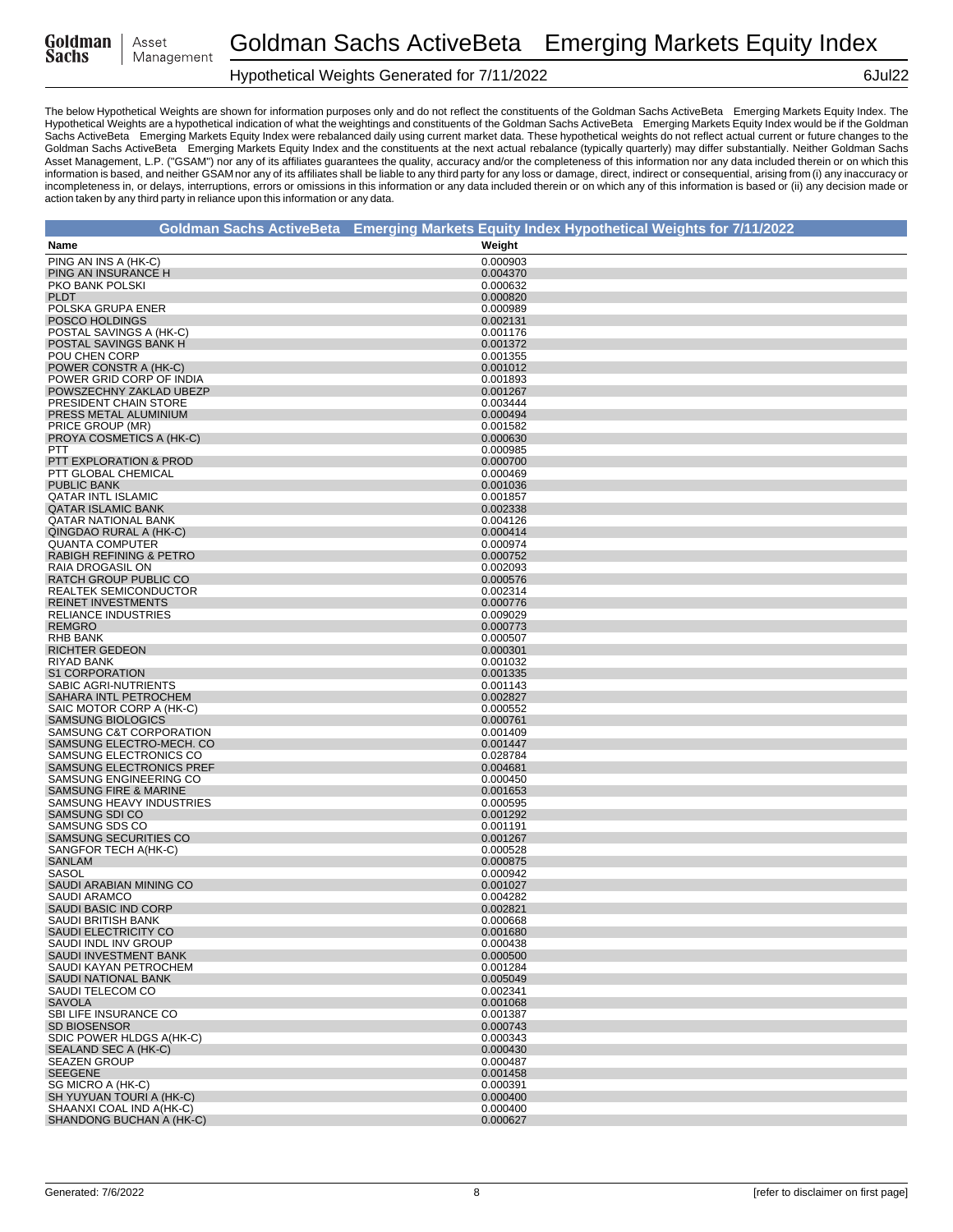| Goldman |  |
|---------|--|
| Sachs   |  |

# Hypothetical Weights Generated for 7/11/2022 6Jul22

| Goldman Sachs ActiveBeta® Emerging Markets Equity Index Hypothetical Weights for 7/11/2022 |                      |
|--------------------------------------------------------------------------------------------|----------------------|
| Name                                                                                       | Weight               |
| SHANDONG GOLD A (HK-C)                                                                     | 0.000511             |
| SHANGHAI INTL PO A(HK-C)                                                                   | 0.000630             |
| SHANGHAI LINGANG A(HK-C)                                                                   | 0.000377             |
| SHANGHAI PHARMA A (HK-C)<br>SHANGHAI PUDONG A (HK-C)                                       | 0.000421<br>0.001270 |
| SHANGHAI RAAS A (HK-C)                                                                     | 0.000418             |
| SHANXI SEC CO A (HK-C)                                                                     | 0.000411             |
| SHANXI TAIGANG A (HK-C)                                                                    | 0.000714             |
| SHANXI XINGHUAC A (HK-C)<br>SHENGYI TECH A (HK-C)                                          | 0.001339             |
| SHENWAN HONGY A (HK-C)                                                                     | 0.000399<br>0.000456 |
| SHENZHEN INTL HOLDINGS                                                                     | 0.000331             |
| SHENZHEN MINDRAY A(HK-C)                                                                   | 0.000798             |
| SHENZHOU INTERNATIONAL                                                                     | 0.000235             |
| SHIJIAZHUANG YIL A(HK-C)<br>SHINHAN FINANCIAL GROUP                                        | 0.000825<br>0.001981 |
| SHOPRITE HOLDINGS                                                                          | 0.002840             |
| <b>SIAM CEMENT</b>                                                                         | 0.000631             |
| SIBANYE STILLWATER                                                                         | 0.001337             |
| SICHUAN CHUANT A (HK-C)<br>SICHUAN KELUN A (HK-C)                                          | 0.000338<br>0.000622 |
| SICHUAN ROAD A (HK-C)                                                                      | 0.000498             |
| SICHUAN SWELLF A (HK-C)                                                                    | 0.001111             |
| <b>SIEMENS INDIA</b>                                                                       | 0.001235             |
| <b>SILERGY CORP</b>                                                                        | 0.001390             |
| <b>SIME DARBY</b><br>SIME DARBY PLANTATION                                                 | 0.000443<br>0.000686 |
| SINO BIOPHARMACEUTICAL                                                                     | 0.001721             |
| SINOLINK SEC CO A (HK-C)                                                                   | 0.000400             |
| <b>SINOPAC HOLDINGS</b>                                                                    | 0.001175             |
| SINOPHARM GROUP CO H<br>SINOTRANS A (HK-C)                                                 | 0.000653<br>0.000469 |
| <b>SK HYNIX</b>                                                                            | 0.005758             |
| SK SQUARE CO                                                                               | 0.000805             |
| SK TELECOM CO                                                                              | 0.001707             |
| SKC CO                                                                                     | 0.000359             |
| SMOORE INTERNATIONAL<br><b>SOQUIMICH PREF B</b>                                            | 0.000567<br>0.000935 |
| SOUTHWEST SEC A (HK-C)                                                                     | 0.000370             |
| SPAR GROUP (THE)                                                                           | 0.001249             |
| <b>SRF</b>                                                                                 | 0.000404             |
| STANDARD BANK GROUP<br>STATE BANK OF INDIA                                                 | 0.001880<br>0.000765 |
| SUMBER ALFARIA TRIJAYA                                                                     | 0.000660             |
| SUN PHARMACEUTICAL IND                                                                     | 0.000898             |
| SUNNY OPTICAL TECH                                                                         | 0.000539             |
| SUZANO ON<br>SUZHOU MAXWELL A (HK-C)                                                       | 0.001355<br>0.000603 |
| SYNNEX TECHNOLOGY INTL                                                                     | 0.001150             |
| <b>TAISHIN FINANCIAL HLDG</b>                                                              | 0.001463             |
| <b>TAIWAN CEMENT CORP</b>                                                                  | 0.000786             |
| TAIWAN COPR FINL HLDG                                                                      | 0.000603             |
| <b>TAIWAN MOBILE</b><br><b>TAIWAN SEMICONDUCTOR MFG</b>                                    | 0.000712<br>0.050814 |
| <b>TATA CONSULTANCY</b>                                                                    | 0.007104             |
| TATA CONSUMER PRODUCTS                                                                     | 0.000884             |
| <b>TATA ELXSI</b>                                                                          | 0.001038             |
| <b>TATA MOTORS</b><br>TATA POWER CO                                                        | 0.001725<br>0.000446 |
| <b>TATA STEEL</b>                                                                          | 0.002298             |
| TCL TECHNOLOGY A (HK-C)                                                                    | 0.000447             |
| TEBIAN ELEC APP A (HK-C)                                                                   | 0.000801             |
| <b>TECH MAHINDRA</b><br>TELEF BRASIL ON (NEW)                                              | 0.003100<br>0.001912 |
| <b>TELKOM INDONESIA</b>                                                                    | 0.002976             |
| <b>TENAGA NASIONAL</b>                                                                     | 0.000381             |
| TENCENT HOLDINGS LI (CN)                                                                   | 0.034573             |
| TENCENT MUSIC ENT A ADR<br>THAI UNION GROUP                                                | 0.000758             |
| TIANMA MICROELE A (HK-C)                                                                   | 0.000355<br>0.000400 |
| TIM SA ON                                                                                  | 0.000450             |
| TINGYI HOLDING CORP (CN)                                                                   | 0.002029             |
| <b>TITAN COMPANY</b>                                                                       | 0.000386             |
| TITAN WIND ENER A (HK-C)                                                                   | 0.000408             |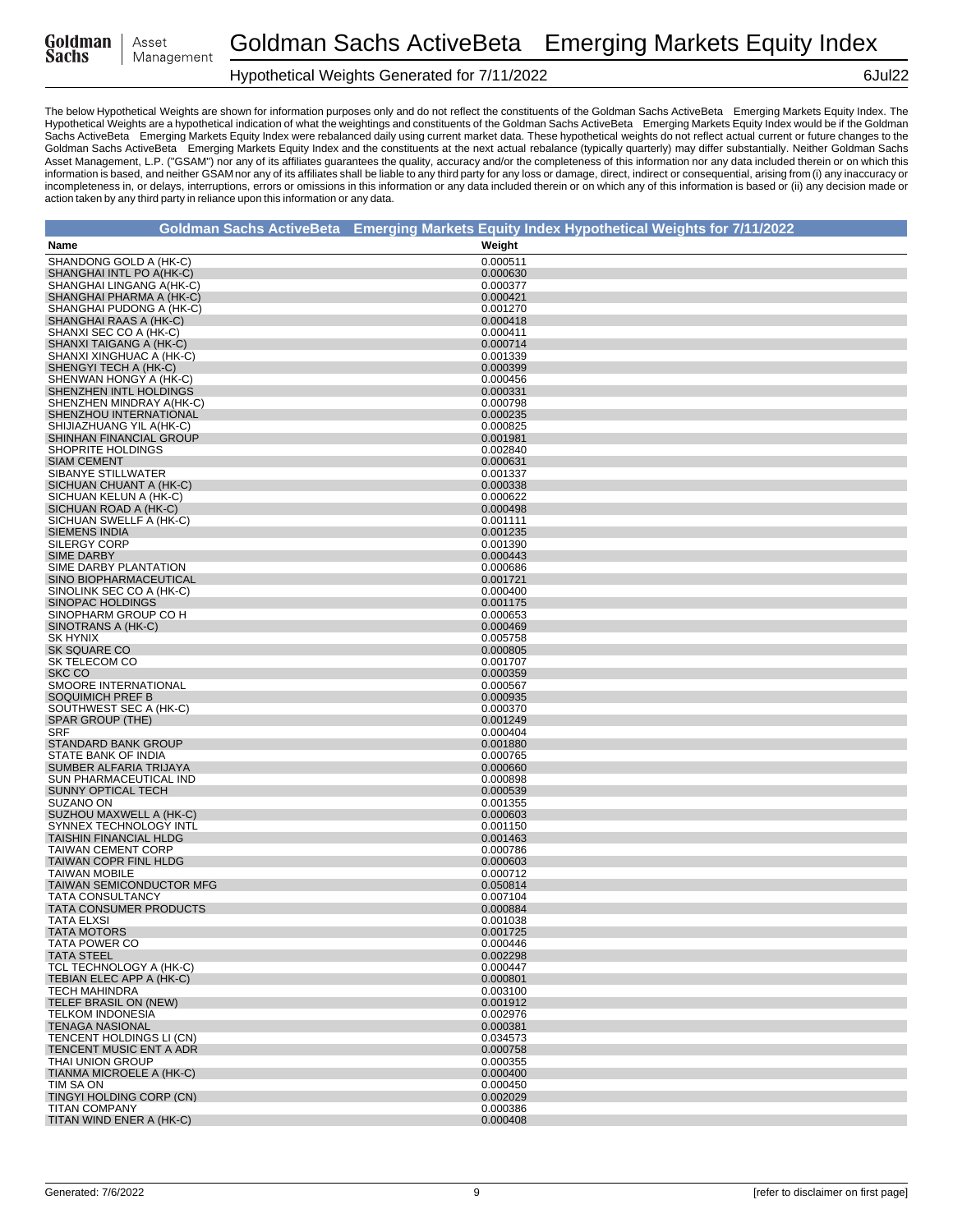| Goldman | Asset      |
|---------|------------|
| Sachs   | Management |

# Hypothetical Weights Generated for 7/11/2022 6Jul22

|                                                        | Goldman Sachs ActiveBeta® Emerging Markets Equity Index Hypothetical Weights for 7/11/2022 |
|--------------------------------------------------------|--------------------------------------------------------------------------------------------|
| Name                                                   | Weight                                                                                     |
| <b>TOPSPORTS INTERNATIONAL</b>                         | 0.001517                                                                                   |
| <b>TORRENT PHARMACEUTICALS</b>                         | 0.001328                                                                                   |
| TRIP COM GROUP LTD ADR                                 | 0.000305                                                                                   |
| TURKIYE SISE VE CAM FABR                               | 0.000979                                                                                   |
| ULTRATECH CEMENT                                       | 0.001149                                                                                   |
| UNI-PRESIDENT CHINA HLDG                               | 0.001197                                                                                   |
| UNI-PRESIDENT ENT.                                     | 0.003539                                                                                   |
| UNILEVER INDONESIA                                     | 0.001374                                                                                   |
| UNIMICRON TECHNOLOGY                                   | 0.000732                                                                                   |
| UNITED MICROELECTRONICS                                | 0.002838                                                                                   |
| <b>VALE ON</b>                                         | 0.008671                                                                                   |
| <b>VANGUARD INTL SC</b>                                | 0.000621                                                                                   |
| <b>VEDANTA</b>                                         | 0.001072                                                                                   |
| VIPSHOP HOLDINGS ADR                                   | 0.001947                                                                                   |
| <b>VODACOM GROUP</b>                                   | 0.001324                                                                                   |
| <b>WALMART MEXICO V</b>                                | 0.004184                                                                                   |
| WAN HAI LINES                                          | 0.000519                                                                                   |
| WANT WANT CHINA HLDGS                                  | 0.001615                                                                                   |
| WEG ON                                                 | 0.001308                                                                                   |
| <b>WEICHAI POWER CO H</b>                              | 0.000372                                                                                   |
| WENS FOODSTUFF A (HK-C)                                | 0.000907                                                                                   |
| WESTERN SEC CO A (HK-C)                                | 0.000386                                                                                   |
|                                                        |                                                                                            |
| WESTONE INFO IND A(HK-C)                               | 0.000341<br>0.000802                                                                       |
| <b>WHARF HOLDINGS (CN)</b><br>WINBOND ELECTRONICS CORP | 0.000954                                                                                   |
| <b>WIPRO</b>                                           | 0.001777                                                                                   |
| WOORI FINANCIAL GROUP                                  | 0.001353                                                                                   |
|                                                        |                                                                                            |
| WPG HOLDINGS CO                                        | 0.001361                                                                                   |
| WULIANGYE YIBIN A (HK-C)                               | 0.000883<br>0.001226                                                                       |
| <b>WUXI BIOLOGICS</b>                                  | 0.000837                                                                                   |
| XIAMEN C&D A (HK-C)                                    | 0.000384                                                                                   |
| XIAMEN FARATRONI A(HK-C)                               |                                                                                            |
| XIAMEN INTRETECH A(HK-C)                               | 0.000400                                                                                   |
| <b>XIAOMI CORP B</b><br>YADEA GROUP HOLDINGS           | 0.001377<br>0.000568                                                                       |
| YANG MING MARINE TRANSP                                | 0.000948                                                                                   |
| YANKUANG ENERGY GROUP H                                | 0.000400                                                                                   |
| YIHAI INTL HLDG                                        |                                                                                            |
|                                                        | 0.000777                                                                                   |
| YONGXING SPECIAL A(HK-C)                               | 0.000606                                                                                   |
| YOUNGOR GROUP A (HK-C)                                 | 0.000476<br>0.000674                                                                       |
| YOUNGY CO A (HK-C)<br>YUANTA FINANCIAL HOLDING         | 0.001741                                                                                   |
| YUEXIU PROPERTY CO                                     |                                                                                            |
| YUHAN CORP                                             | 0.000721<br>0.000798                                                                       |
| YUM CHINA HOLDINGS                                     | 0.002623                                                                                   |
| YUNNAN BOTANEE A (HK-C)                                | 0.000515                                                                                   |
| ZHANGJIANG HI A (HK-C)                                 | 0.000400                                                                                   |
|                                                        |                                                                                            |
| ZHANGZHOU PIENTZ A(HK-C)                               | 0.000485                                                                                   |
| ZHEJIANG EXPRESSWAY H<br>ZHEJIANG JINGSH A (HK-C)      | 0.000569<br>0.000463                                                                       |
| ZHEJIANG ORIENTG A(HK-C)                               | 0.000572                                                                                   |
| ZHEJIANG SEMIR A (HK-C)                                |                                                                                            |
|                                                        | 0.000318                                                                                   |
| ZHEJIANG SUPOR A (HK-C)                                | 0.000576                                                                                   |
| ZHEJIANG WOLWO A (HK-C)                                | 0.000402                                                                                   |
| ZHEJIANG YONGTAI A(HK-C)                               | 0.000330                                                                                   |
| ZHONGSHENG GROUP HLDGS                                 | 0.001541<br>0.001010                                                                       |
| ZJ WEIXING NEW A (HK-C)                                |                                                                                            |